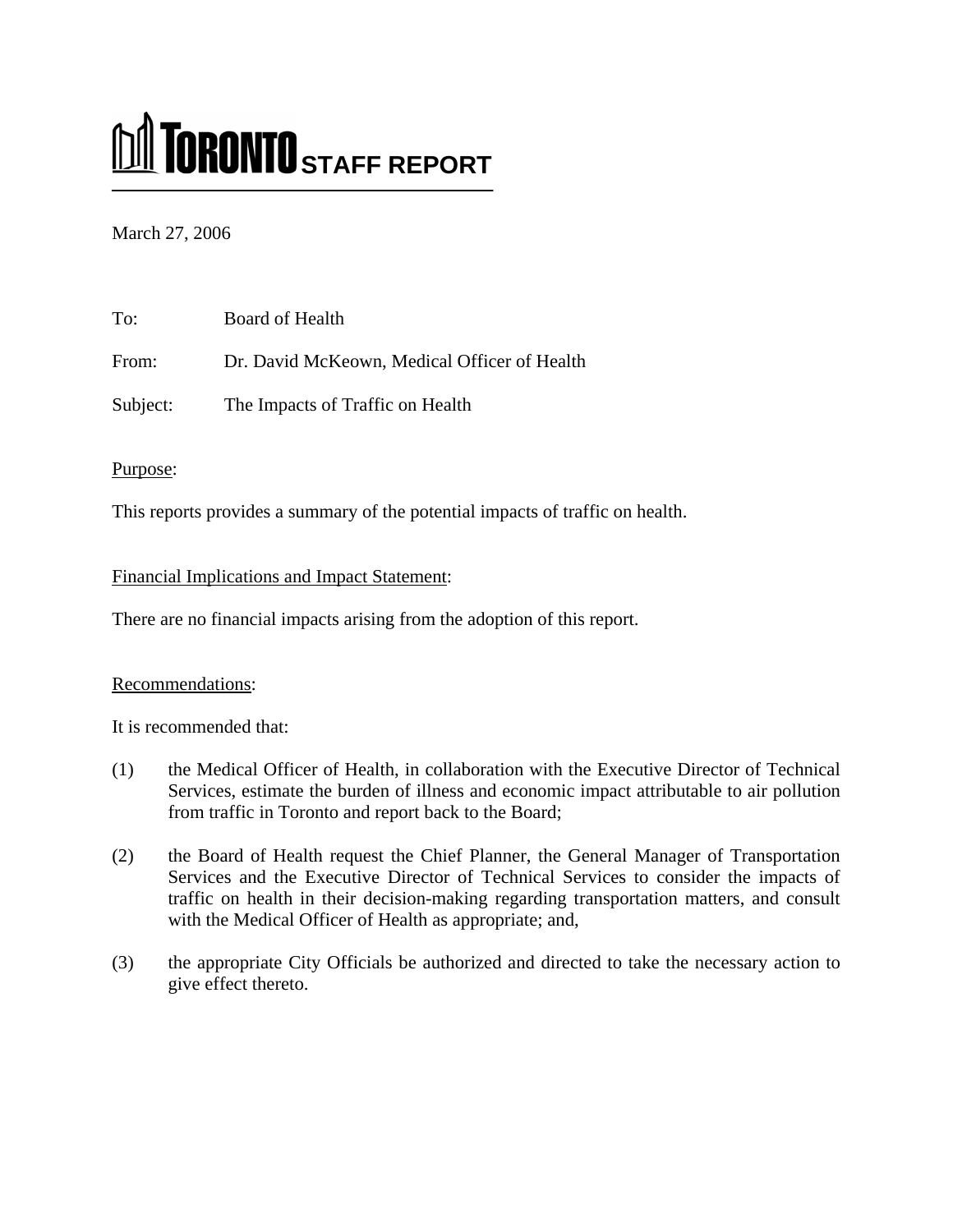#### Background:

At its meeting of July 12, 2004, the Board of Health received a report "Air Pollution Burden of Illness in Toronto: 2004 Summary" which estimated that air pollution in Toronto contributes to approximately 1,700 premature deaths and 6,000 hospital admissions each year. The Board requested the Medical Officer of Health to report on an estimate of the number of people who are getting sick and/or dying due to the problems caused by the transportation system, including fossil-fuelled vehicles, and to include comment on the emerging data related to transportation corridors.

This report was prepared in consultation with City Planning, Technical Services and Transportation Services. It summarises the current knowledge on the adverse impact of roadway traffic on human health by its influence on air quality, traffic collisions, physical activity, environmental noise and social cohesion in our communities and identifies some of the current initiatives in Toronto that mitigate these impacts.

#### Comments:

The Transportation Sector in Toronto:

Transport plays a central role in the economy; it facilitates access to jobs, education, markets, leisure and other services. As a transportation hub, Toronto is home to a regional airport, an international shipping port, several marinas, and train and bus stations for regional, national and international travel. While Toronto's transportation system includes trains, planes, boats, bicycles and pedestrians, this report focuses on the health effects associated with roadway traffic.

Toronto is serviced by about 5,400 kilometres of roads (including provincial highways) that are used by residents, commuters, businesses and visitors. With about 1.2 million vehicles registered to Toronto addresses, and another 1.2 million cars and trucks entering and leaving Toronto daily, it is estimated that between 1.5 and 2 million vehicles travel Toronto's roads each day (Toronto Transportation Services, 2005). GO Transit transports about 170,000 riders per day into Toronto by rail or bus, while the Toronto Transit Commission (TTC) transports another 1.4 million riders per day through the City by subway, streetcar or bus (Toronto Public Health, 2004b).

Older areas of Toronto, which were built and developed before the car was the dominant form of transportation, are characterized by a greater mix of land uses, more diverse housing, compact urban form, and are well serviced by public transit, local businesses, schools and community centres. However, in many cases, these neighbourhoods were not designed to accommodate the large number of motor vehicles that now use their roadways.

Other areas of Toronto, which were built around the use of cars, are characterized by more homogenous land uses, "garden path" roadways, and sprawled development where job, stores, schools and recreation centres are more distant from homes. While this pattern of development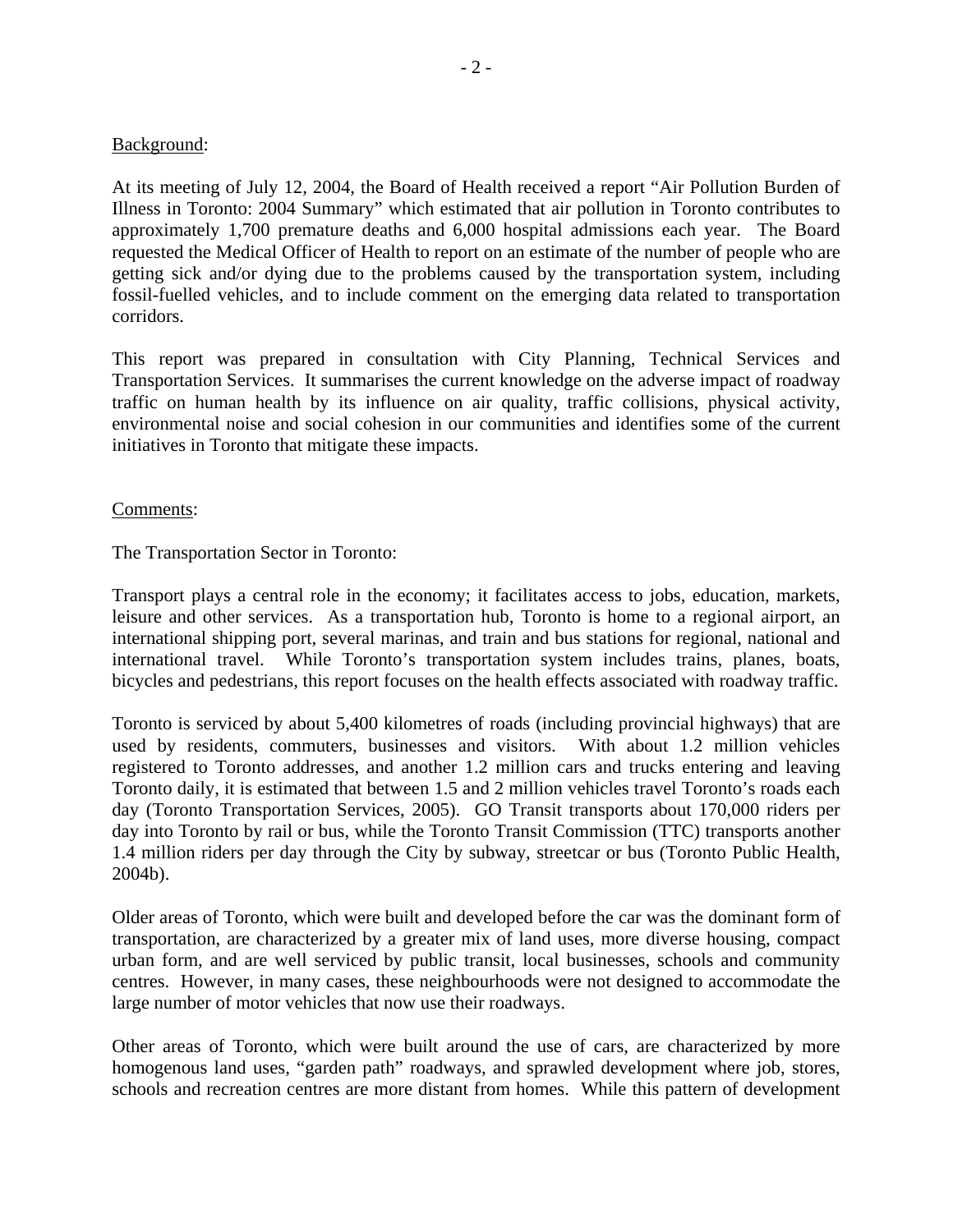can provide some residents with spacious homes and quiet streets for children, it increases the reliance upon motorized vehicles.

Health Impacts from Traffic-Related Air Pollution:

Over the last few decades, a large body of evidence has accumulated which confirms that air pollution at the levels experienced in major urban centres such as Toronto, adversely affects human health. Short-term exposures to air pollution have been linked to increases in respiratory symptoms, infections, acute bronchitis, emergency room visits, hospital admissions, and premature deaths. They have also been associated with reduced lung function and aggravation of asthma symptoms (Toronto Public Health, 2004a).

More recent studies have demonstrated that long-term exposure to air pollution can reduce life expectancy and increase the risk of developing respiratory and cardiopulmonary diseases including lung cancer (Pope, 2002; Pope, 2004). Some long-term studies of children suggest that air pollution may also lead to the development of asthma in children (McConnell, 2002). In addition, a few studies have suggested that air pollution may contribute to adverse reproductive outcomes such as low birth weights and birth defects (Sram, 2005; Toronto Public Health 2004a).

Roadway traffic is a significant source of the air pollution that affects human health in Toronto. Road traffic emits pollutants at ground level in close proximity to people. In some instances, buildings can also trap these emissions to create higher than normal pollution concentration levels along city streets (Chan et al., 2001; 2003). Estimates provided by Environment Canada suggest that on-road vehicles, off-road equipment, and "road dust" are responsible for about two thirds of the nitrogen oxides  $(NO_x)$  (which are also precursors of ground-level ozone), one third of the sulphur oxides  $(SO_x)$ , one quarter of the fine particulate matter  $(PM_2, 5)$ , and three quarters of the carbon monoxide (CO) emitted within the City's boundaries (Environment Canada, 2002; Toronto Public Health, 2004b). While not addressed in this report, vehicular emissions also contribute to greenhouse gasses and thus to climate change. People are also exposed to air pollutants while in their cars. Data collected along downtown city streets by Technical Services in 2003 showed in-vehicle daytime concentrations of fine particulates to be consistently higher than 24-hour AAQC levels and that curb lane measurements for cyclists and sidewalk measurements for pedestrians were even higher.

Over the last decade, studies have looked at the exposures and health impacts associated with major roads and highways (traffic corridors). Exposure studies show that concentrations of air pollutants such as coarse particulate matter  $(PM_{10})$  can be much higher along busy roadways than in other parts of a community. For example, the Office of Environmental Health and Safety for the Los Angeles Unified School District estimated that, at four schools in East Los Angeles located in close proximity to busy roads, 24-hour average concentrations of  $PM_{10}$  were about 6 to 15 ug/m3 higher than the levels measured in the general ambient air (Korenstein & Piazza, 2002).

Health studies directed at traffic corridors suggest that populations living, working and/or going to school in close proximity to busy roads are at greater risk for adverse health outcomes than others in the community. Studies suggest that the health risk can be 50 percent greater for those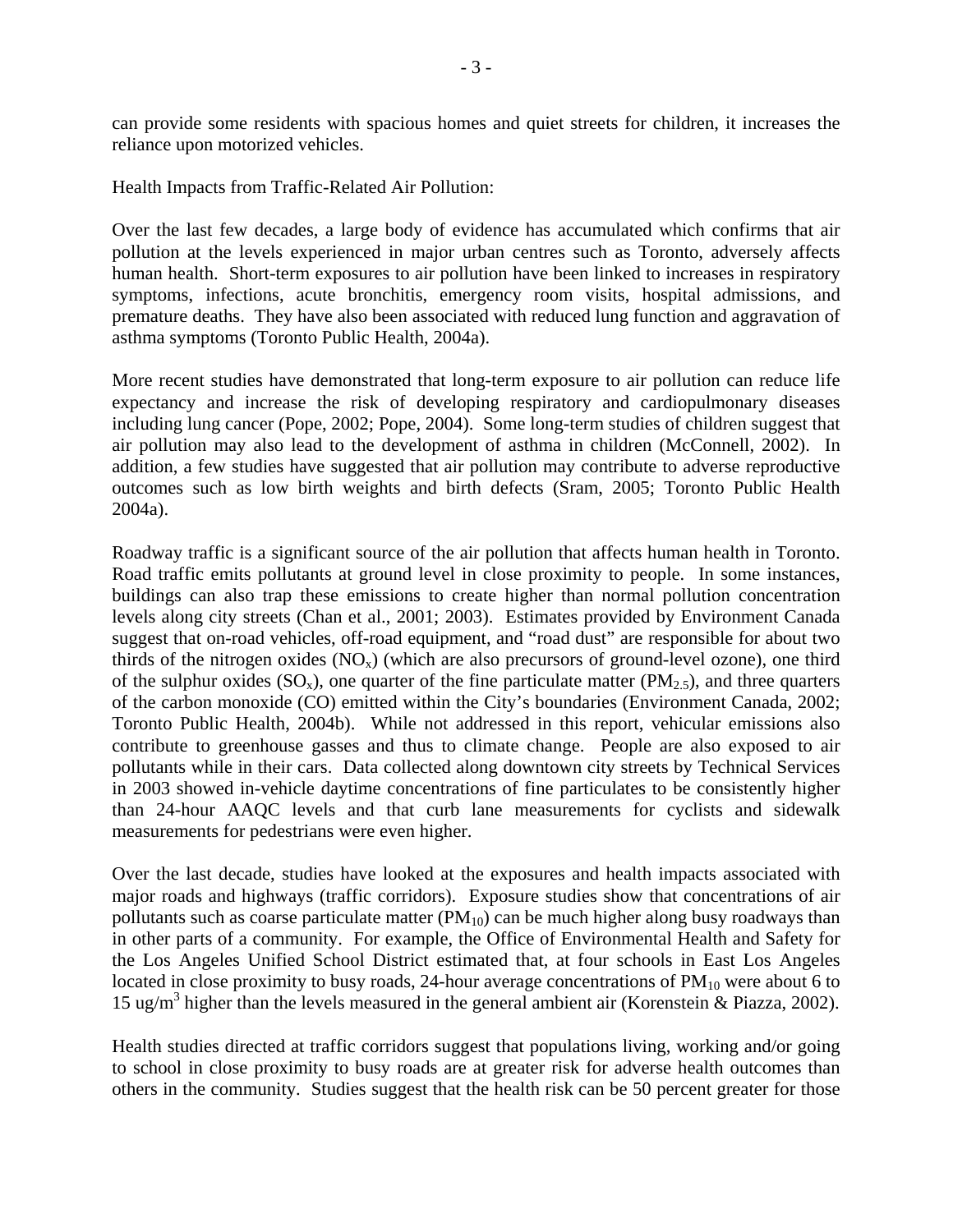who live or work near busy traffic corridors (World Health Organization, 2000). A few of the**s**e studies are highlighted below.

A study in the Netherlands found that reduced lung function in children was associated with truck density along nearby roadways with the association strongest in children living closest (less than 300 metres) to the roadways (Brunekreef, 1997). A study of children in New York State found (after adjusting for socio-economic status) that children hospitalized for asthma were more likely to live within 200 metres of roads with the highest vehicle miles travelled, and/or more likely to live within 200 metres of roads travelled by trucks, than children who were hospitalized for non-respiratory ailments (Lin et al, 2002).

In a study of people over 60 years old in Montreal, researchers found a greater rate of hospital admissions for, and premature deaths from, respiratory conditions among those whose homes are situated on roads with higher traffic density (greater than 3160 vehicles during morning peak hours) than among those whose homes are situated on roads with lower traffic density. The risks remained elevated after adjustments for socio-economic status (Smargiassi, 2005). Researchers in the Netherlands found (after adjusting for factors such as socio-economic status) that rates of cardio-pulmonary deaths among people 55 to 69 years in age were associated with residence near a major road (Hoek, 2002).

A study conducted in England and Wales found (after adjusting for factors such as socioeconomic status) that stroke mortality was seven percent higher among men and four percent higher among women living within 200 metres of a main road than it was among those living 1000 metres or more away from a main road. These elevated risks (which were statistically significant) diminished with increasing distance from main roads (Maheswaran, 2003).

A study conducted in Los Angeles County found higher rates of low birth weight babies among women with the greatest exposure to traffic-related air pollutants (risk ratio of 1.08) using proximity of residence to roads and volume of traffic on those roads as the indicators of exposure (Wilhelm, 2003). Researchers in Italy found that the risk of childhood leukemia was significantly higher (relative risk of 3.91) among children who lived in homes subjected to high levels of traffic-related air pollution (greater than 10 ug/m<sup>3</sup> of benzene) than among children who lived in homes subjected to low levels of traffic-related air pollution (less than  $0.1 \text{ ug/m}^3$  of benzene). Concentrations of benzene, derived with dispersion modeling, were used as indicators of exposure (Crosignani, 2004).

In a Danish study, the researchers found that the risk of developing cancer was 1.6 times greater for taxi drivers than for men who were not professional drivers, 1.3 times greater for truck drivers, and 1.4 times greater for unspecified drivers. They found that these differences in risk could not be explained by smoking habits or socio-economic status. They also found that risk of lung cancer increased significantly with increasing duration of employment (Hansen, 1998).

The World Health Organization has estimated that in Europe about one half of the deaths caused by air pollution can be attributed to traffic sources (World Health Organization, 2000). While Toronto Public Health is not able to estimate the health impacts specifically related to air emissions from traffic in Toronto at this time, new tools are being developed that could assist in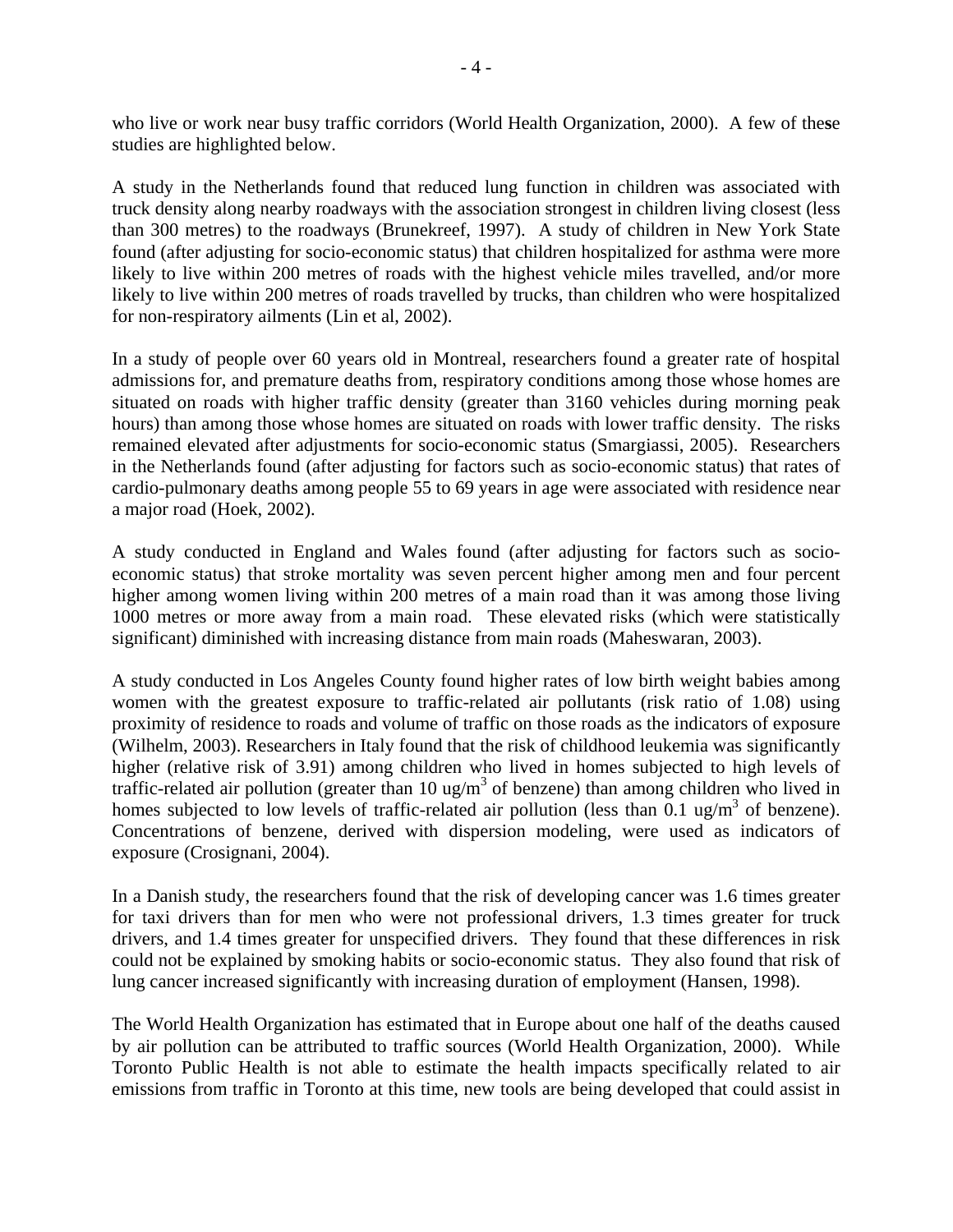this task. Toronto Public Health will collaborate with Technical Services to estimate the impact of road traffic on air quality in Toronto. Using these estimates it will be possible to use the Air Quality Benefits Assessment Tool (AQBAT) being developed by Health Canada to assess the health impacts and the economic costs associated with air pollution from traffic in Toronto. It is recommended that the Medical Officer of Health, in collaboration with the Executive Director of Technical Services, report back to the Board on the outcome of this assessment.

Minimizing Air Pollution Impacts on Health by Reducing Roadway Traffic:

While technological advances in vehicle technologies and fuels are expected to reduce emissions from vehicles in the coming years, it is generally recognized that these advances will not be sufficient to protect human health, given the growing volume of traffic on roadways, particularly in large urban centres. Organizations such as the World Health Organization have concluded that policy efforts must also be directed at controlling the growth of traffic volume as well (World Health Organization, 2000).

A few situations have provided researchers with the opportunity to determine if policy interventions that reduce traffic flow and increase a shift towards public transit can improve health outcomes in a community. For example, the implementation of an alternative transportation strategy designed to reduce congestion in downtown Atlanta City during the 1996 summer Olympics provided researchers with the opportunity to demonstrate that a modal shift away from single-use vehicles towards public transit improved air quality and human health in that community. Relative to the weeks leading up to the Olympics, during the Olympics, the research team found the following: peak weekday traffic counts were reduced by 22 percent; peak daily ozone concentrations were reduced by 28 percent; and the number of children requiring medical attention for acute asthma symptoms was reduced by between 11 and 44 percent at four different medical institutions (Friedman, 2001).

A drop in total traffic at the Peace Bridge between Buffalo, New York, and Fort Erie, Ontario, after September 11, 2001, provided researchers with another opportunity to examine how a reduction in traffic flow might benefit human health. There was a 50 percent drop in total traffic at the Bridge border crossing after September 11, 2001. When researchers compared the weekly respiratory hospital admissions with the weekly traffic volumes for the Bridge, they found that the drop in total traffic volume in 2001 was accompanied by a drop in hospitalizations for respiratory diseases (Lwebuga-Mukasa, 2003).

The introduction of a Congestion Charging Scheme in London, England in 2003 reduced traffic congestion and reduced emissions of air pollutants and greenhouse gases. The scheme, which applies to a central area of London about 20 square kilometres in size, involves charging each vehicle a flat fee to enter the charging zone between 7 am and 6:30 pm on weekdays. A study of the impact of this policy (Beevers, 2004) found the following: an increase of 20 percent in vehicle kilometres travelled by buses and a 13 percent increase by taxis within the charging zone; a decrease in vehicle-kilometres travelled by cars (29 percent) and heavy goods vehicles (11 percent) within the charging zone; an increase in the use of buses (25 percent), light-duty vehicles (8 percent) and heavy-duty vehicles (5 percent) on the inner ring road that feeds the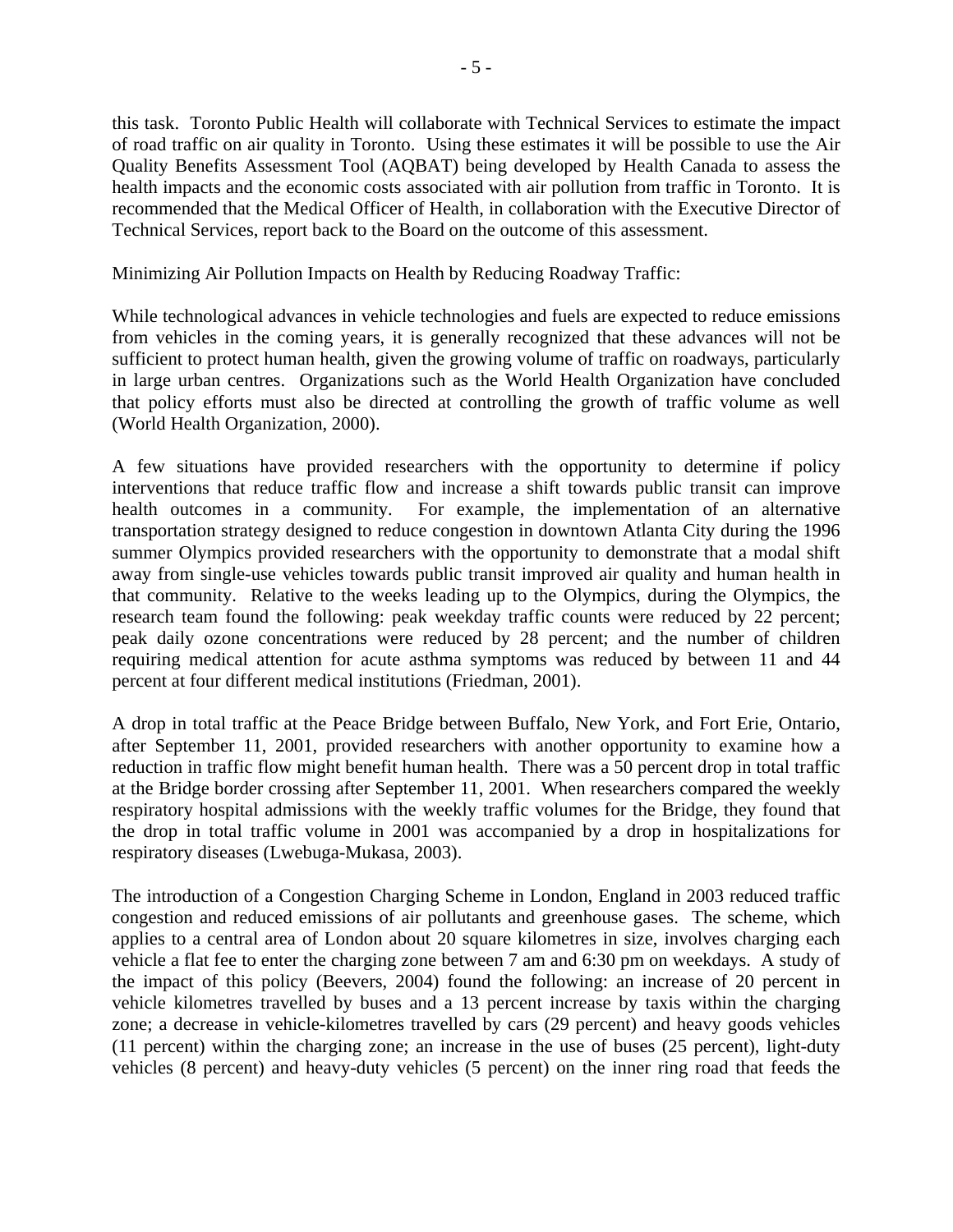charging zone; and an increase in the mean daily speed in the charging zone from 19 to 23 km/hour (Beevers, 2004).

The reductions in vehicle kilometres travelled and increase in speed in the charging zone were found to reduce overall emissions of nitrogen dioxides  $(NO<sub>x</sub>)$  by 12 percent, particulate matter  $(PM_{10})$  by about 12 percent and carbon dioxide  $(CO_2)$  by about 19 percent. The small impact of buses on the emissions in the charging zone reflects the fact that the additional bus service was provided by new buses outfitted with diesel particulate filters that are very effective at reducing emissions of particulate matter (Beevers, 2004).

While the inner ring road saw an increase in vehicle kilometres travelled, the increase in speed along the road lessened the impact of the larger traffic volume. It was associated with a small increase (1.5 percent) in emissions of nitrogen oxides, a small decrease (1.4 percent) in emissions of particulate matter and no change in emissions of carbon dioxide. This analysis suggests that the scheme has resulted in an overall decrease in emissions from traffic in central London (Beevers, 2004).

These examples demonstrate that reducing traffic can have a positive impact on air quality and health. Improvements will depend on a number of factors, including the following: the use of new and less polluting public transit vehicles, increased public transit ridership by those currently using private vehicles, and the extent to which new private vehicle users replace those who have switched to public transit. A combination of expanded public transit provision and reduced private vehicle use is needed to reduce emissions from traffic on city streets. It is also possible to reduce the effect of traffic pollution on road users and adjacent residents and workers by designing buildings in a way that facilitates the dispersion of pollutants away from the street.

### Traffic Collisions:

In Ontario, unintentional injury ranks fourth among the leading causes of death, after cancer, circulatory system and respiratory diseases (Ministry of Health and Long-Term Care, 2002). Based on 1996 data, it is estimated that these injuries cost Ontario nearly \$3 billion in direct (health care) and indirect (social and economic productivity losses) costs. In 2003-4, about 11 percent of injury-related hospitalisations and seven percent injury-related deaths in Ontario were due to vehicle collisions (Canadian Institute for Health Information, 2006). The proportion of major injuries due to vehicle collisions is much higher: nearly half (Canadian Institute for Health Information, 2005b).

While there have been significant increases in population size and vehicle kilometres travelled in Canada, improvements in vehicle safety technologies (such as airbags and seatbelts) and road systems (such as limited access highways) have reduced traffic-related deaths and injuries. Data from Ontario show that from 1995 to 2004, the number of serious injuries decreased by 36.1 per cent, and minor injuries by 12.9 per cent (Ministry of Transportation, 2005). In Toronto, the total number of reportable collisions averaged 66,000 per year for the 10-year period from 1995 to 2004. Over that same time, the number of injuries averaged about 23,000 per year, and deaths averaged about 75 per year (Toronto Police Service, 2001; 2005).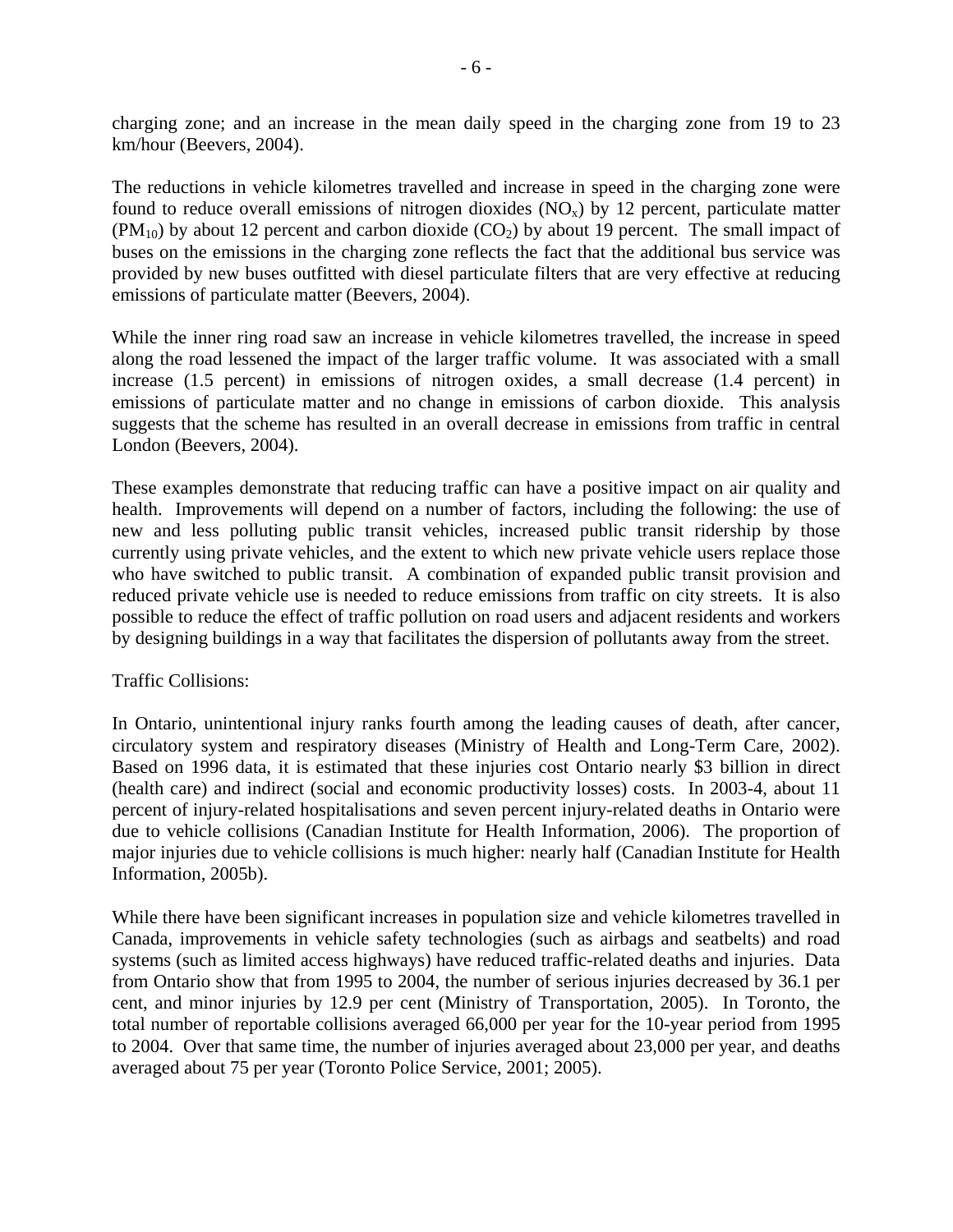The number of deaths from vehicle-related collisions in Ontario was 7.3 for every 100,000 people in 2002. Drivers and passengers accounted for most of those deaths, while pedestrians accounted for about 15 percent and cyclists for about 2.3 percent (Ministry of Transportation, 2004). Toronto's traffic-related fatality rate is about 3 per 100,000 people, which is about 60 percent lower than the provincial rate (Toronto Transportation Services, 2005). These statistics are consistent with studies that indicate that traffic fatality rates (including automobile, transit and pedestrian death) tend to decline as transit ridership increases in a community. This positive trend is attributed to several factors: reduced vehicle kilometres travelled by individuals living in communities that have efficient public transit systems, lower average traffic speeds in higherdensity areas, and reduced driving by higher-risk motorists such as teenagers and impaired drivers because public transit provides a viable alternative (Litman, 2005).

While the overall rate of vehicle-related deaths is lower in Toronto than in the rest of Ontario, the distribution of people affected is different. Pedestrians account for a larger proportion of vehiclerelated deaths in Toronto – about 49 percent compared to 15 percent province-wide. This is likely due to higher pedestrian volumes on many of Toronto's streets as compared to other communities in Ontario. Cyclists in Toronto account for about two percent of vehicle-related deaths each year (Toronto Transportation Services, 2005).

Factors that Influence Injuries and Death Related to Collisions:

Various factors influence the rate of collisions, injuries and fatalities on roads. For example vehicle speed has an impact on the severity of injuries experienced by pedestrians in collisions. One study in the United Kingdom found that pedestrians have a 45 percent chance of being seriously injured or killed when struck by a car traveling 30 miles per hour (mph) or 48 km/hr and a five percent chance of serious harm or death when struck by a car traveling at 20 mph or 32 km/hr. It also found that 20 mph zones reduced actual vehicle speeds by about 9 mph or 15 km/hr, all traffic collisions by 60 percent, and traffic collisions involving child pedestrians or cyclists by 67 percent (Pilkington, 2000).

In New Zealand, studies have found that the risk of injury to child pedestrians was strongly associated with traffic volume, curb parking, and traffic speed. In one study, the risk of vehiclerelated injury to children was found to be 14 times higher on the busiest street relative to the least busy street, 8 times higher on streets with curb parking than on those without, and 2.7 times higher on streets with mean speeds over 40 km/hr than on streets with speeds under 40 km/hr (Roberts, 1995).

Sports utility vehicles (SUVs) represent a vehicle design that increases the severity of injuries for pedestrians. An analysis of fatal collisions in the United States found that, for the same collision speed, pedestrians struck by SUVs are twice as likely to die as pedestrians struck by passenger cars. Other studies have demonstrated higher rates (up to four times greater) of severe injury and death among pedestrians involved in collisions with SUVs. This increase in risk is attributed to the height of the front end of an SUV, which directs the primary impact of the vehicle into the more vulnerable central body region rather than to the lower legs. SUVs and light trucks also present an increased risk of injury to children in driveways, which is likely explained by their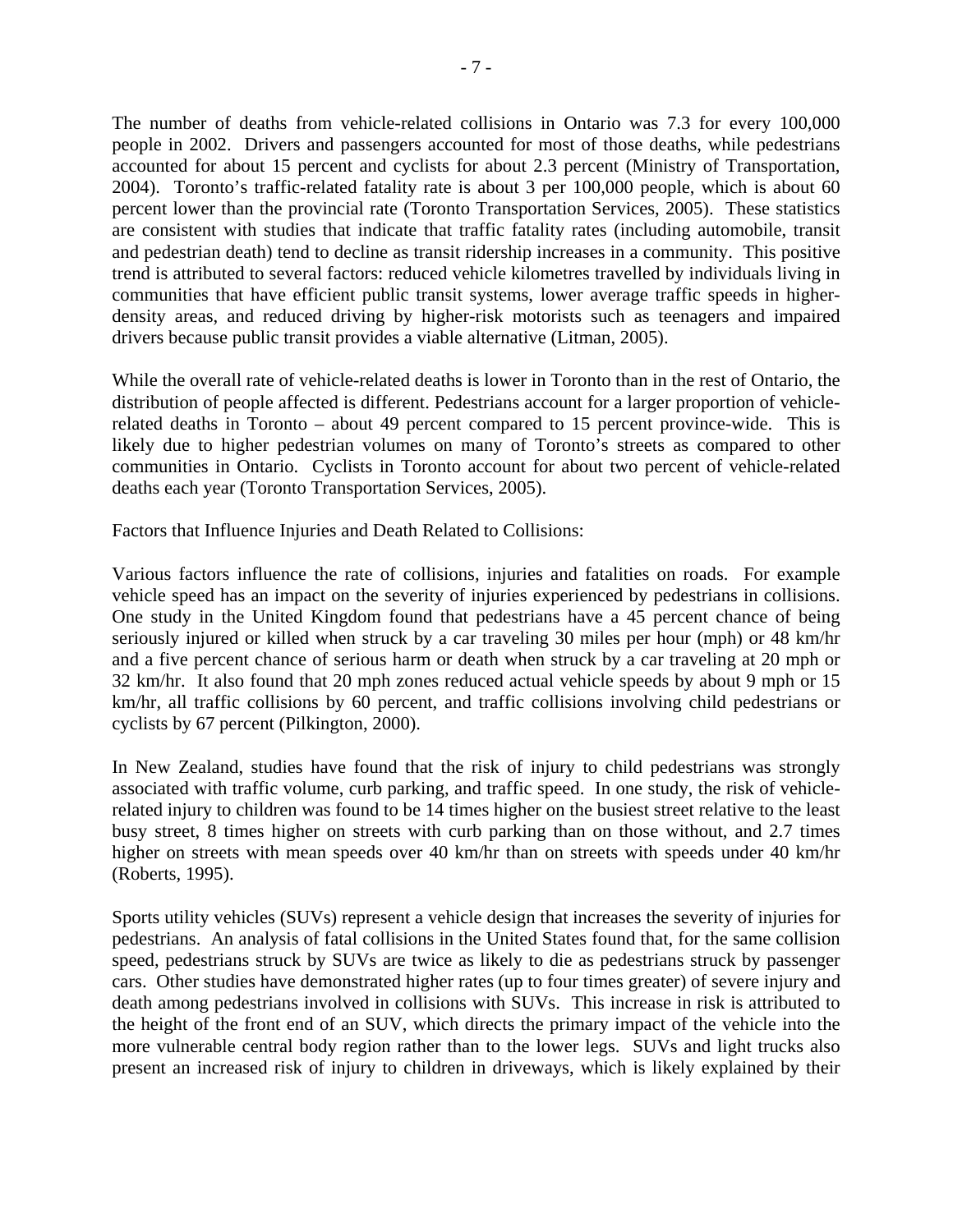increased height that makes it more difficult for drivers to see things around the vehicle (Simms, 2005).

Driver impairment due to alcohol or other substance use contributes to rates of collisions, injuries and fatalities on roads. The number of severe trauma cases has increased by 9 percent in Ontario over the 3-year period from April 1999 to March 2003 (Canadian Institute for Health Information, 2005b). Motor vehicle collisions are responsible for nearly half of these cases. More than half of cases of severe trauma involved alcohol consumption in Canada during 2002- 03 (Canadian Institute for Health Information, 2005a). In Toronto, over the 10 year period between 1995 and 2005, there was an average of 12 alcohol-related fatalities per year that involved a drunk driver, or about 15 percent of collision-related deaths (Toronto Transportation Services, 2006).

Reducing Traffic-Related Injuries and Deaths:

Graduated licensing and reduced blood alcohol levels have been two measures that have helped reduce traffic fatalities and injuries in Canada (Beirness et al., 2003; Mayhew et al., 2005). To reduce traffic-related deaths and injuries, the World Health Organization has concluded that a multi-pronged approach is required, including the following: a need to shift attitudes and behaviour of the public toward safer travel on roadways (which includes impaired driving related to alcohol and drug use); reduced speed of travel on roadways through lower posted speed limits; improved police enforcement; the use cameras to monitor infractions; traffic-calming designs; higher use of public transit and alternate modes of transportation to reduce the volume of traffic on roadways; and, rethinking the way that we design our communities (World Health Organization, 2000).

The U.S. National Research Council and the U.S. National Transport Board have identified a number of steps that can be taken to enhance pedestrian safety on roadways including the use of wide, well-lit sidewalks and crosswalks and "traffic calming" measures that reduce the speed of traffic on local roads (NRC, 2002). Pedestrian protection can also be achieved with the following measures: separation of vehicles from pedestrians with physical barriers or space; reduced vehicle speeds; "smart vehicles" that avoid collisions; and, changes in vehicle design to reduce injuries to pedestrians (Simms, 2005).

While it is recognized that safety is the prime concern, many essential safety-enhancement measures such as traffic lights, stop signs and speed bumps can result in an increase of trafficrelated emissions (UK Department for Transport, 2005; VTPI, 2005). As such, an appropriately balanced compromise has to be sought and achieved. Strictly enforced low, uninterrupted and constant speed traffic movements along city roads may be an approach that deserves further evaluation to maximize safety while minimizing pollution.

Health Impacts from Traffic Noise:

The transportation sector is a common source of chronic noise exposure. In one study, it was determined that most of the urban population in industrial countries are exposed to outdoor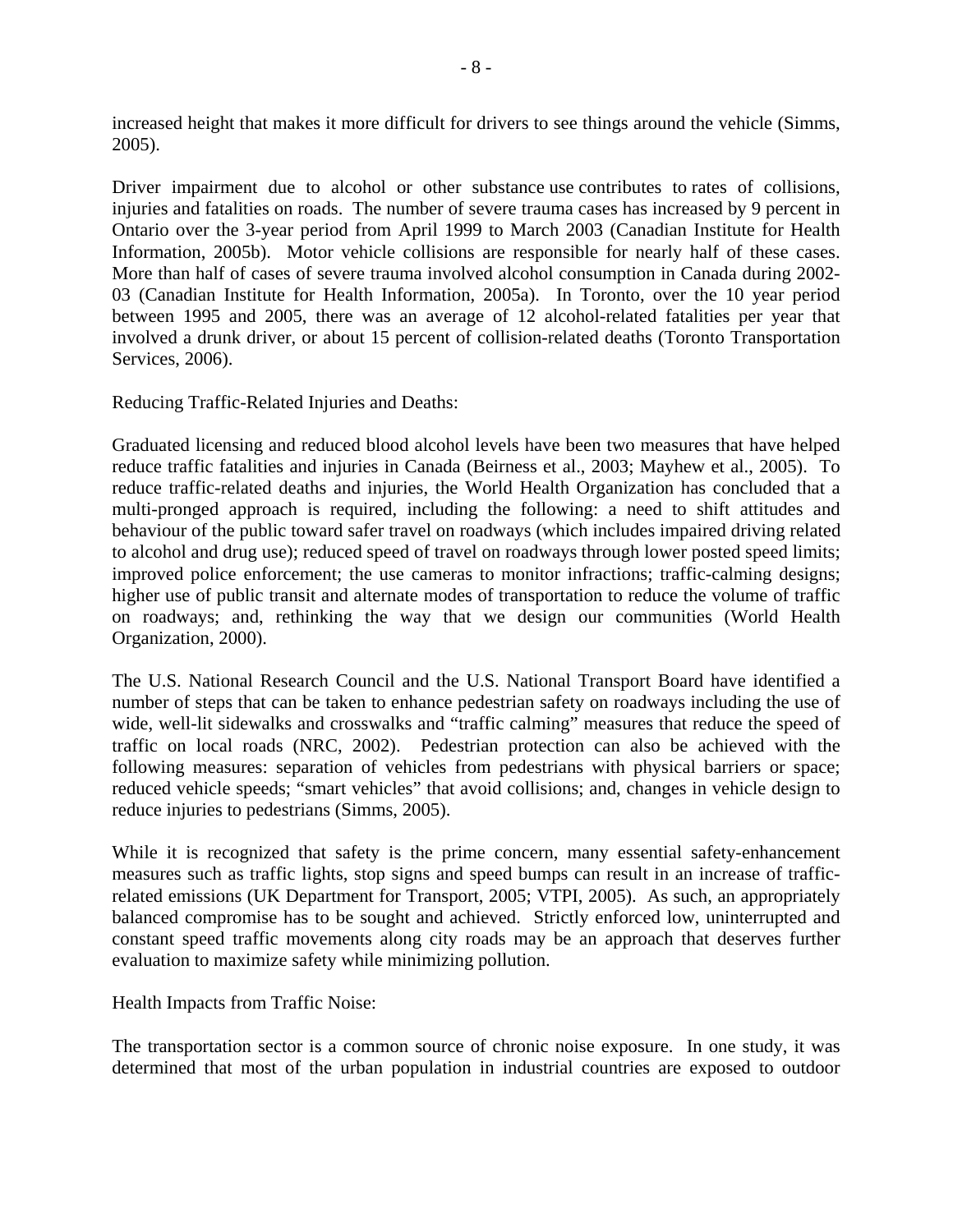sound levels greater than 50 dB(A) because of roads, railways and airplanes, while rural populations are exposed to outdoor sound levels less than 50 dB(A) (Passicheir-Vermeer, 2000).

While hearing loss does not usually occur with long-term exposures below a 24-hour average of 80 dB(A), psychological and physical well-being can be affected by much lower noise levels. A few short-term studies found that 35 to 40 percent of office workers were "highly annoyed" by noise levels ranging from 55 to 60 dB(A), while long-term studies have demonstrated that people exposed to road traffic noise experience increases in hypertension at sound levels above 70 dB(A) (Passichier-Vermeer, 2000). While no data were found on the extent of the impact of noise in Toronto, it has been estimated that about 65 percent of the population living in Europe is exposed to noise levels leading to serious annoyance, speech interference and sleep disturbance (World Health Organization, 2000).

Less is known about the impact of noise from road traffic than from airports. Studies have found increased signs of psychological and physical stress among children exposed to noise associated with traffic and airports. For example, elevated systolic and diastolic blood pressures were measured among children exposed to very high road traffic noise levels. The higher blood pressures were observed among children exposed to sound levels greater than 60 dB(A). Similar results were found for children exposed to environmental noise from an airport (Passichier-Vermeer, 2000).

Other studies have found that performance in school of children can be affected by exposure to environmental noise. For example, in one study, reading comprehension and long-term memory were impaired in children attending a school located around the old Munich airport. Reading comprehension improved among these children when the school was relocated, but deteriorated among the children who attended the school located beside the new airport (Evans, 1997; Passichier-Vermeer, 2000). Another study involving children attending 89 schools in three different countries in Europe found a clear correlation between exposure to chronic aircraft noise and impairment of reading comprehension and recognition memory (Stansfeld, 2005).

Reducing Traffic-Related Noise:

There are a number of technological measures that can be taken to reduce noise from roadways (such as improvements in vehicle design and road surfaces) and to reduce noise exposures inside buildings (e.g. improvements in sound insulation in building design). However, the World Health Organization has noted that technological improvements have not, to date, been able to offset the increases in noise associated with the growth of traffic and spread of roadways in urban communities (World Health Organization, 2000). The World Health Organization has concluded that the most effective way to reduce environmental noise associated with traffic is to reduce the volume of traffic in our communities.

Physical Activity in Relation to Vehicle Use:

In recent years, the public health sector has noted how a "culture of inactivity" in North America is contributing to chronic disease among Canadians and Americans. Canadian researchers have determined that physically inactive people are 90 percent more likely to acquire coronary artery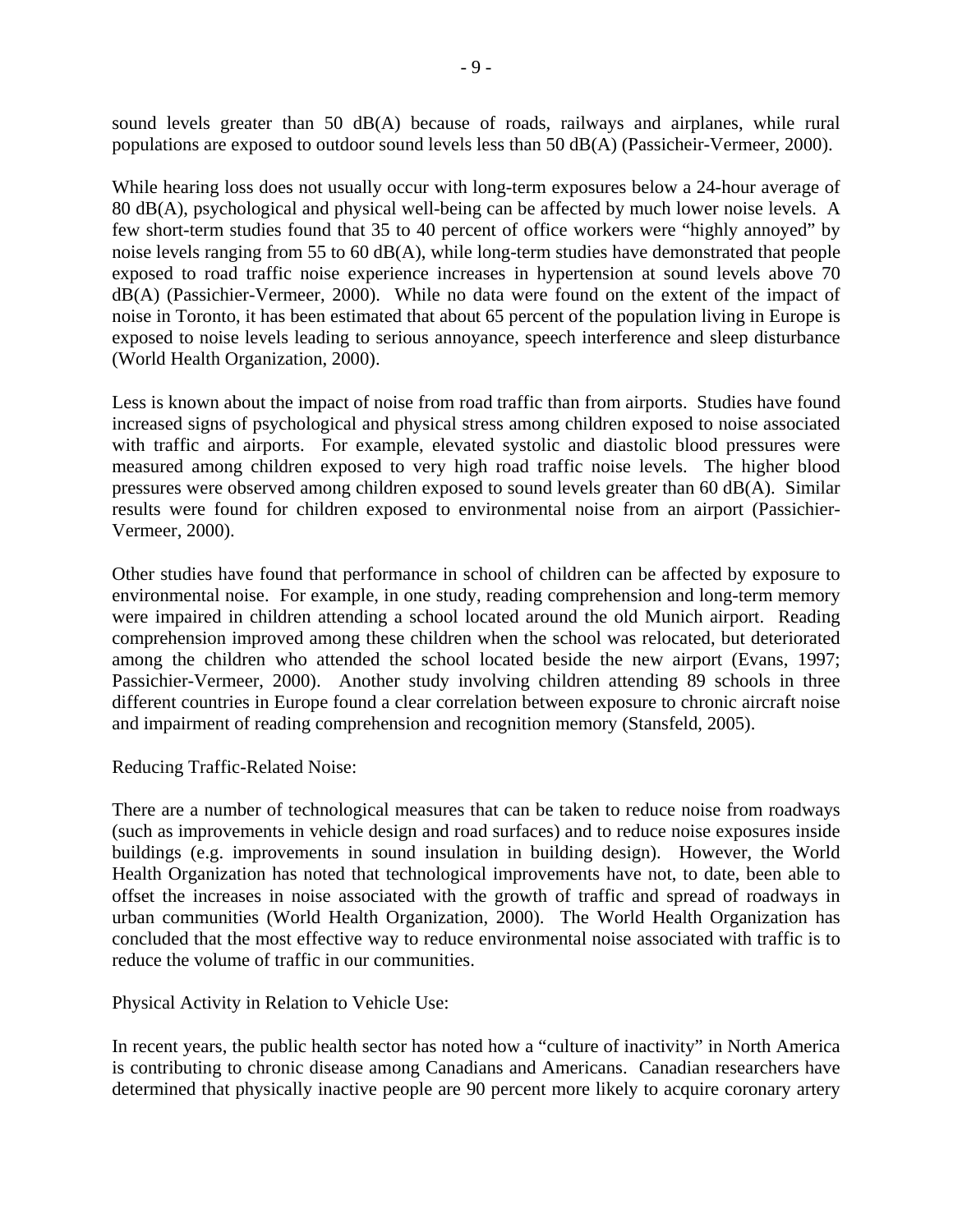disease, 60 percent more likely to suffer from osteoporosis, and 40 percent more likely to experience a stroke, hypertension, colon cancer or type-2 diabetes (Spence, 2001; Toronto Public Health, 2003).

Studies indicate that the majority of Ontario residents are not physically active enough for optimal health. About 55 percent of adults and 57 percent of youth 12 to 19 years in age were found to get less physical exercise than is necessary for healthy growth and development. National data indicate the same about Canadian children aged 5 to 12 years in age. The problem of inactivity is greater in Toronto. The 2000-2001 Canadian Community Health Survey found that only 33 percent of Toronto residents are physically active. This rate is significantly lower than Canadian and Ontario rates which are both 43 percent. In fact, Toronto's rate of activity is among the lowest for public health units in Ontario (Toronto Public Health, 2003).

This culture of inactivity is attributed to a number of factors including: a physical environment dominated by motor vehicle use; growing reliance on labour saving devices; pressing work and family schedules; diminishing and sedentary leisure time; and a decreasing sense of neighbourhood safety. Neighbourhood characteristics such as road traffic, sidewalk safety, air quality, bike paths, proximity to parks and playgrounds, and neighbourhood safety can either support, or create barriers to, physical activity (Toronto Public Health, 2003).

The long distances between homes, jobs and services that make it inconvenient to get to places without the use of motorized vehicles may reduce physical activity. While in areas of Toronto where development is more sprawled distances between facilities may discourage physical activity, in denser areas, safety concerns along busy streets may limit outdoor play among children and reduce opportunity for physical activity.

Increasing Physical Activity:

The World Health Organization has concluded that the most effective way to increase the physical activity of citizens in industrialized countries is to promote and encourage walking and cycling as modes of transport for trips shorter than five kilometres. It has identified the need for policy-makers to build recognition of the many benefits associated with walking and cycling as modes of transportation into the assessment processes used for planning decisions (World Health Organization, 2000).

Impact of Traffic on Social Cohesion and Mental Health:

Roadway traffic can have a substantial impact on the mental health of the public. Traffic noise, as discussed earlier, can lead to nervousness, depression, sleeplessness and irritability (World Health Organization, 2000). The survivors of vehicle-related collisions can experience longterm psychological effects even when they have sustained little, if any, physical injury. Traffic congestion can create stress for commuters, impair work performance, and negatively affect one's overall view of life. It can also lead to aggressive behaviour, including "road rage", which increases the likelihood of a collision (World Health Organization, 2000).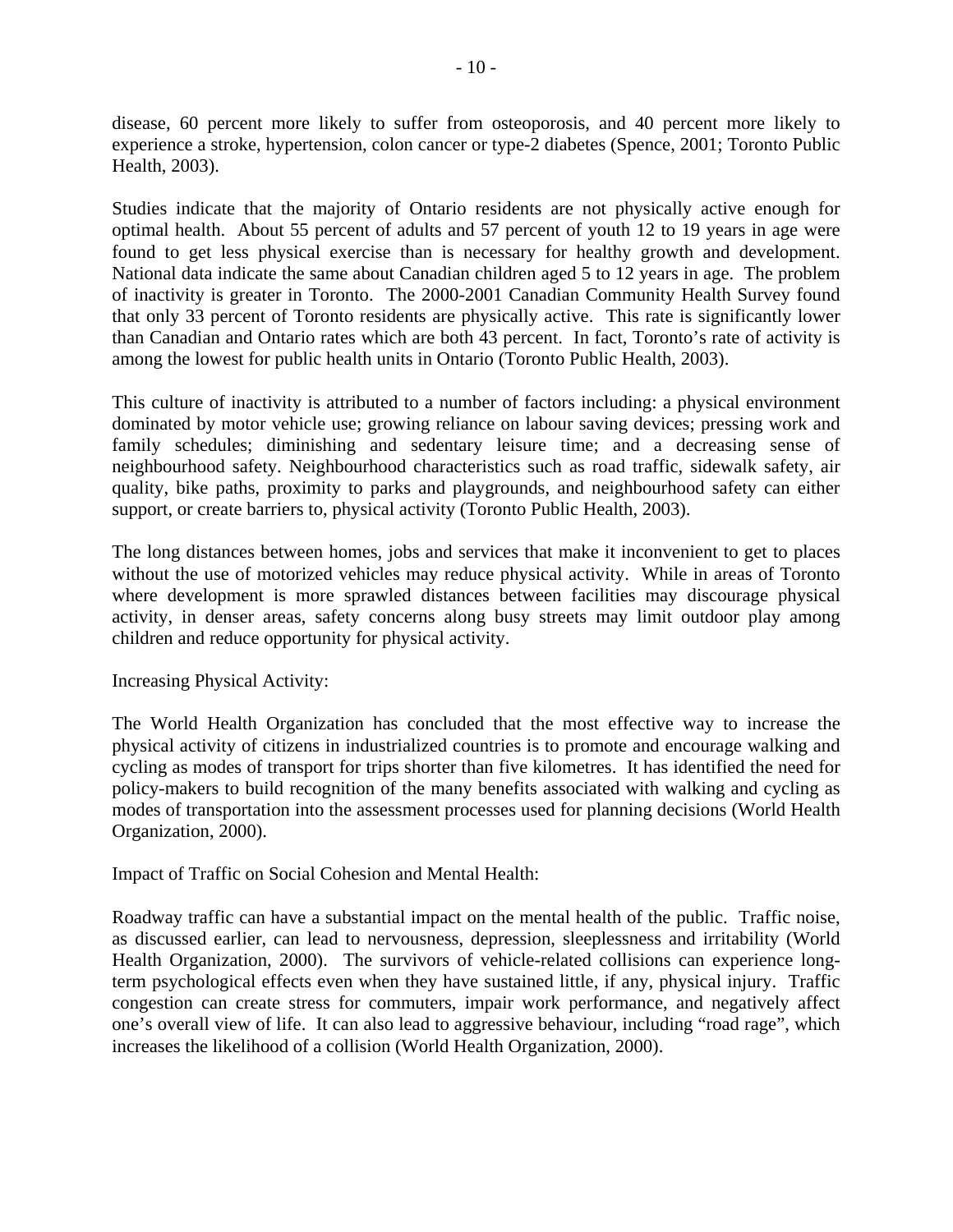Roadway traffic can also have a significant impact on mental health by affecting the social cohesion of our communities. Social support networks can have a protective effect on health, especially for the more vulnerable members of a community such as children and the elderly. The lack of social support has been linked to a two-fold increase in death rates and a four-fold increase in the incidence of coronary heart disease (World Health Organization, 2000).

Transportation systems can support or diminish a sense of community by encouraging or discouraging social interaction and a sense of belonging (NRC, 2002). Communities characterized by urban sprawl and dependence upon cars can diminish social cohesion by reducing the opportunities and time for social interaction. If there are no local schools, stores or community centres, there are few opportunities for unplanned meetings. When people spend long hours commuting to and from work, there is little time and energy for community involvement. In well designed communities with compact urban form and mixed land uses where people can easily walk to places, there are more opportunities to meet one's neighbours (World Health Organization, 2000; National Research Council, 2002; Ontario College of Family Physicians, 2005).

If children are deprived of the opportunity to walk or cycle short distances because of parent worries about vehicle collisions, they become more dependent and less physically active. Not only does this situation result in greater stress on parents, the decrease in physical activity can affect a child's stamina, alertness at school and academic performance, in addition to longer-term effects on physical well-being (World Health Organization, 2000).

The negative health effects of car-centred communities fall disproportionately on poorer socioeconomic groups, women, children and the elderly. Transportation systems built around cars alone can deny many members of society important opportunities for employment, social interaction and civic engagement. A car-centred transportation system can limit access to work, services, cheaper foods and other goods for these sub-populations. For example, inadequate access to transportation has been identified as a barrier to employment among welfare recipients in the U.S. (NRC, 2002; World Health Organization, 2000; Smith Nightingale, 1997).

Improving Social Cohesion and Mental Health:

Balanced transportation systems which provide a variety of modes of transportation ensure opportunities and services that are accessible to all members of society. Efficient public transit systems, bike paths and safe walkways can make community services and opportunities more accessible to those who do not drive or who cannot afford cars. There is evidence to suggest that the quality of life or liveability of neighbourhoods can improve when traffic speeds are lowered with traffic calming measures. This includes improved safety for pedestrians and cyclists, benefits for families with children, and greater independent mobility for children, especially for those between seven and nine years of age (World Health Organization, 2000).

Some Current Initiatives to Mitigate Traffic Impacts in Toronto:

While it is recognized that an efficient and effective transportation system is an essential part of a healthy city, it is important to recognize and minimize the wide-ranging negative impacts of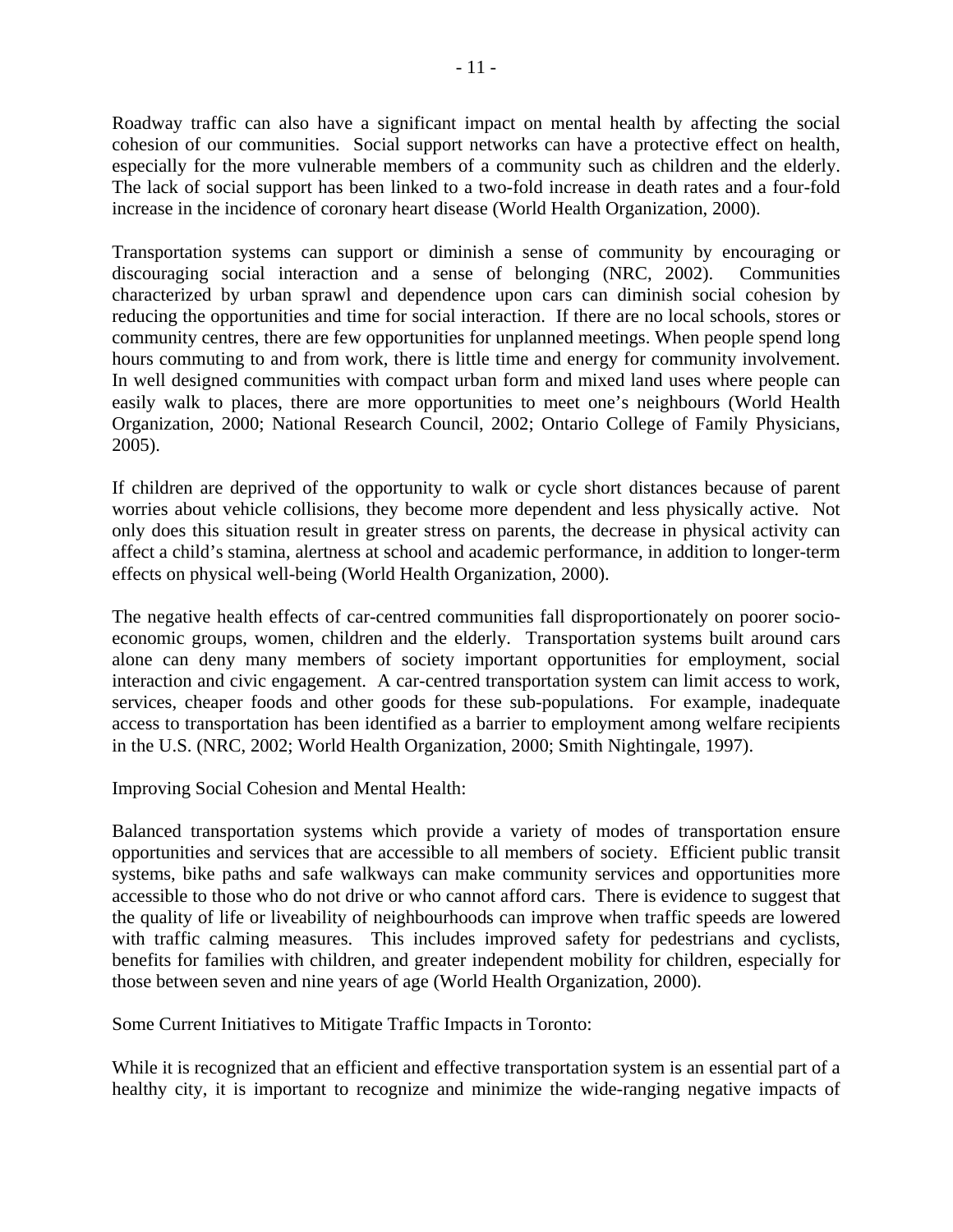traffic on health. Addressing these impacts is a long-term and multi-pronged effort. Toronto already has many initiatives that can help address the negative impacts mentioned in this report. However, it is crucial that these initiatives be widely supported, expanded and strengthened.

The City has already recognized the need to reduce urban sprawl and automobile-dependency by encouraging alternative modes of transportation. Toronto's Official Plan stipulates, among other things, concentrating jobs and people in areas well served by transit and promoting mixed-use development to increase opportunities for living closer to work and encouraging walking and cycling. The Plan encourages a more balanced transportation network within the City. Priority is to be given to improving public transit (TTC and GO) access to the downtown while discouraging the expansion of automobile commuting and all-day parking. The Plan suggests giving priority to surface transit vehicles on key streets, particularly those with streetcars. It also suggests that a program should be developed for street improvements that will enhance the pedestrian environment and make it safer to walk and cycle in the downtown. Walking and cycling are to be encouraged by creating safer and more attractive street conditions.

Various other programs and initiatives such as those mentioned below help reduce air pollution, collisions and noise associated with road traffic and encourage physical activity and social cohesion in Toronto neighbourhoods.

- (a) With a renewed investment in public transit, the City is working to reduce the volume of traffic on Toronto's roads by increasing transit ridership. The Toronto Transit Commission (TTC) is implementing its Ridership Growth Strategy that seeks to increase ridership by 45 to 50 million riders per year through increased service, access and convenience. With the introduction of right-of-way lanes for TTC vehicles, the City hopes to improve the speed and reliability of transit service.
- (b) The City has also helped to establish the Smart Commute Initiative that is developing and implementing transportation demand management programs such as car-pooling to reduce the number of commuters who drive in cars alone across the greater Toronto area (GTA). The City has also initiated and continues to participate in the 20/20 Campaign – a social marketing campaign which encourages citizens across the GTA to reduce their vehicle use by 20 percent.
- (c) City Council has also adopted the "Toronto Bike Plan" which establishes the long-term goal of making bike paths accessible to every Toronto resident, while establishing the mid-term goal of doubling the number of bicycle trips made in the City by 2011, while reducing the number of bicycle collisions and injuries.
- (d) The Green Fleet Transition Program aims to accelerate the acquisition of a less polluting vehicles (compressed natural gas [CNG] and hybrid electric vehicles) and fuels, such as biodiesel. As well, the City uses low-sulphur diesel in its off-road vehicles. Other initiatives to reduce the impact of emissions from City vehicles include the TTC's purchase of 150 hybrid buses for delivery in 2006, testing of biodiesel fuel in 180 TTC buses, and use of electrical streetcars to reduce emissions of air pollutants along traffic corridors throughout the City.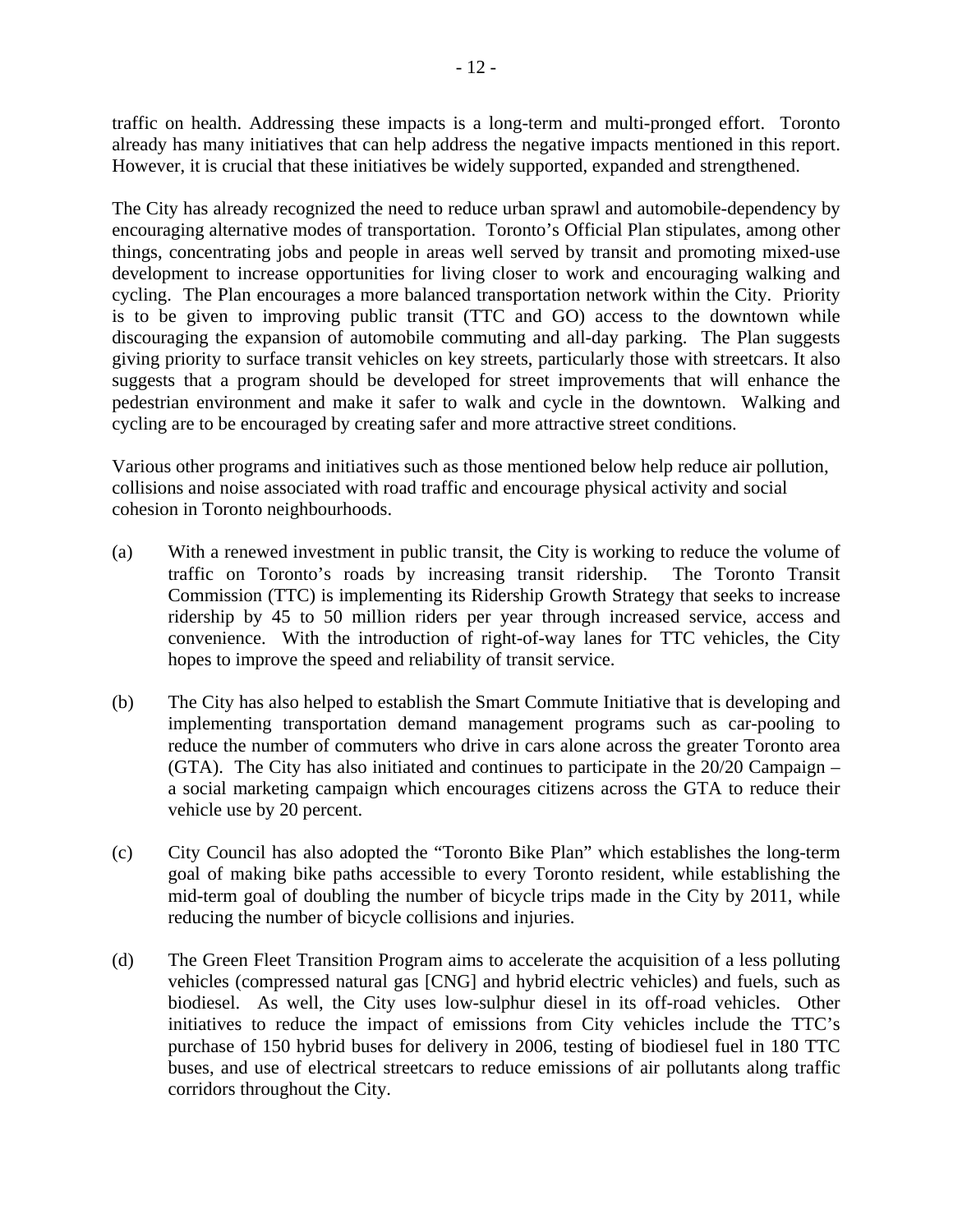- (e) Transportation Services provides "Transit Priority" at many traffic control signals to reduce transit delays and emissions, and uses intelligent transportation systems (ITS) to detect disruptions on major routes, improve traffic flow and reduce congestion, delay and unnecessary idling.
- (f) The City increasingly promotes and enforces its Anti-Idling By-Law. Transportation Services and Technical Services are implementing the Clean Roads to Clean Air program that will improve air quality along traffic corridors by using high efficiency street sweepers to remove particulate matter from roads.
- (g) Transportation Services is developing a Noise Abatement Policy for traffic-related noise in areas where traffic contributes to excessive noise levels.
- (h) Transportation Services will be developing a Pedestrian Master Plan in 2007. The City has recently approved a policy which improves minimum standards for sidewalks in new subdivisions. The City's Traffic Safety Bureau monitors Safety Performance Indices to identify and target high-risk locations for safety improvements. The City has a Traffic Calming Policy that is used to reduce speeds along local and collector roads identified as a concern. In partnership with Green Communities Canada and Toronto Police, Transportation Services and Toronto Public Health encourage school communities to use active transportation (for example cycling and walking) for the daily trip to and from school through the Active and Safe Routes to Schools Program.
- (i) Toronto Public Health works with high schools to deliver the "In the Driver's Seat" program, a peer-focused initiative to reduce impaired driving, including impairment by drugs, alcohol and distractions such as music and cell phone use. Various wheel safety initiatives with younger children, such as "Can Bike" courses, promote safe cycling and the use of bike helmets.

As well, Toronto's Comprehensive Air Quality Strategy is an ongoing initiative within the City to achieve improvements in Toronto air quality through the assessment of existing programs, identification of priorities and targets and creating opportunities for innovative responses to air quality problems, including those associated with traffic in the City. To ensure that future initiatives minimize the impacts on health, it is recommended that the Chief Planner, the General Manager of Transportation Services and the Executive Director of Technical Services consider the impacts of traffic on health in their decision-making regarding transportation matters, and consult with the Medical Officer of Health as appropriate.

#### Conclusions:

While the transportation sector plays an essential role in the economy and facilitates access to jobs, services, education, products and leisure activities, a car-centred transportation system can produce many adverse health impacts in the community. Deaths and injuries from collisions are the most readily recognised health impact of roadway traffic. Traffic is a major source of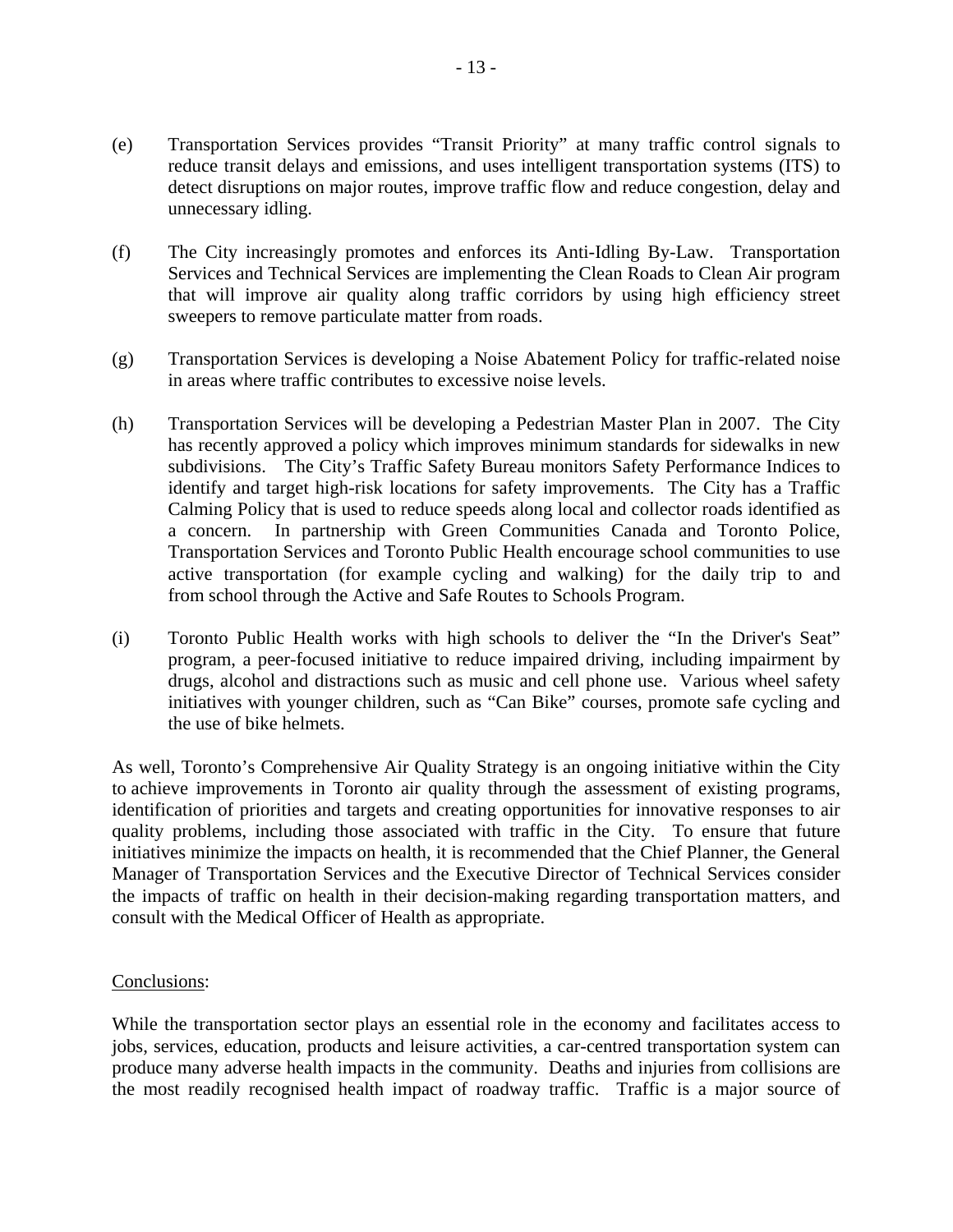environmental noise in urban environments. While the health impacts of traffic noise are still not clear, excessive noise can result in stress, disturbed sleep and reduced school performance. There is data to suggest that neighbourhoods designed to favour car use can lead to a decrease in physical activity and social cohesion by making walking and cycling less attractive.

Vehicles are a major source of air pollution in Toronto and contribute to a significant proportion of the approximately 1,700 premature deaths and 6,000 hospitalizations that are related to air pollution, which residents of Toronto experience every year. Studies throughout the world show that people who live near heavy traffic are at greater risk of the negative impacts of trafficrelated pollution. Work is underway by Technical Services staff to model emission sources and pollutant dispersion as they relate to air quality in Toronto. Public Health staff are building enhanced capacity to apply new health and economic modelling tools developed by Health Canada. It is, therefore, recommended that the Medical Officer of Health continue to collaborate with the Executive Director of Technical Services to estimate the burden of illness and economic impacts associated with air pollution emissions from vehicles in Toronto.

The City has already adopted policies and developed programs that will help reduce the negative impact of road traffic on health. For example, Toronto's Official Plan recognizes the need to encourage compact and mixed-use development and alternative modes of transportation. The City needs to continue the many efforts that are underway to improve public transit, improve cycling infrastructure, create a safer walking environment and reduce the impact of traffic noise. It is recommended that the Chief Planner, the General Manager of Transportation Services and the Executive Director of Technical Services consider the impacts of traffic on health in their decision-making regarding transportation matters, in consultation with the Medical Officer of Health when appropriate.

Contact:

Monica Campbell Manager, Environmental Protection Office Toronto Public Health Tel: 416-338-8091 Fax: 416-392-7418 Email: mcampbe2@toronto.ca

Barbara Macpherson Acting Manager, Urban Issues Toronto Public Health Tel: 416-338-2074 Fax: 416-338-0921 Email: bmacpher@toronto.ca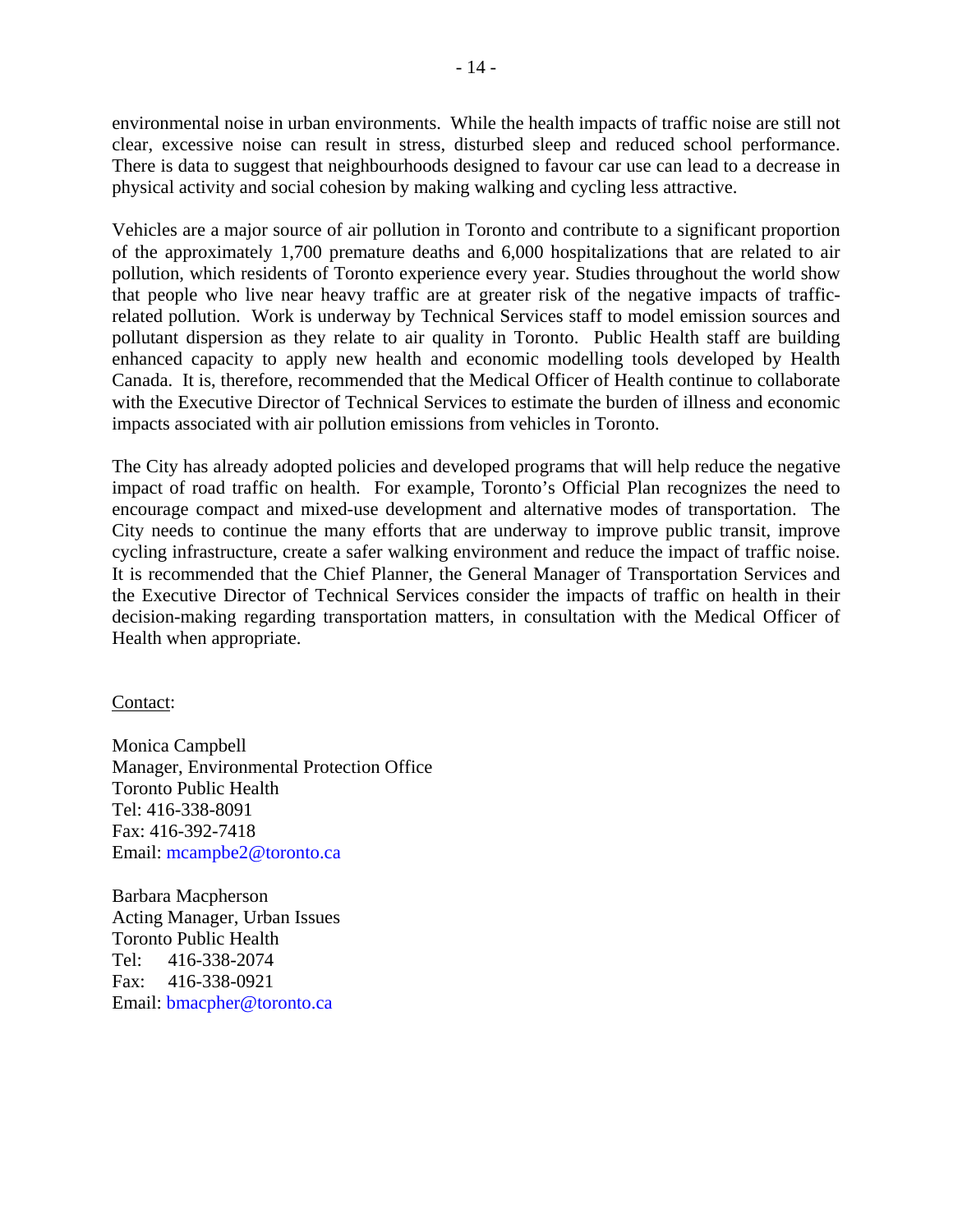Fran Scott Director, Planning & Policy and Associate Medical Officer of Health Toronto Public Health Tel: 416-392-7463 Fax: 416-392-0713 Email: fscott@toronto.ca

Dr. David McKeown Medical Officer of Health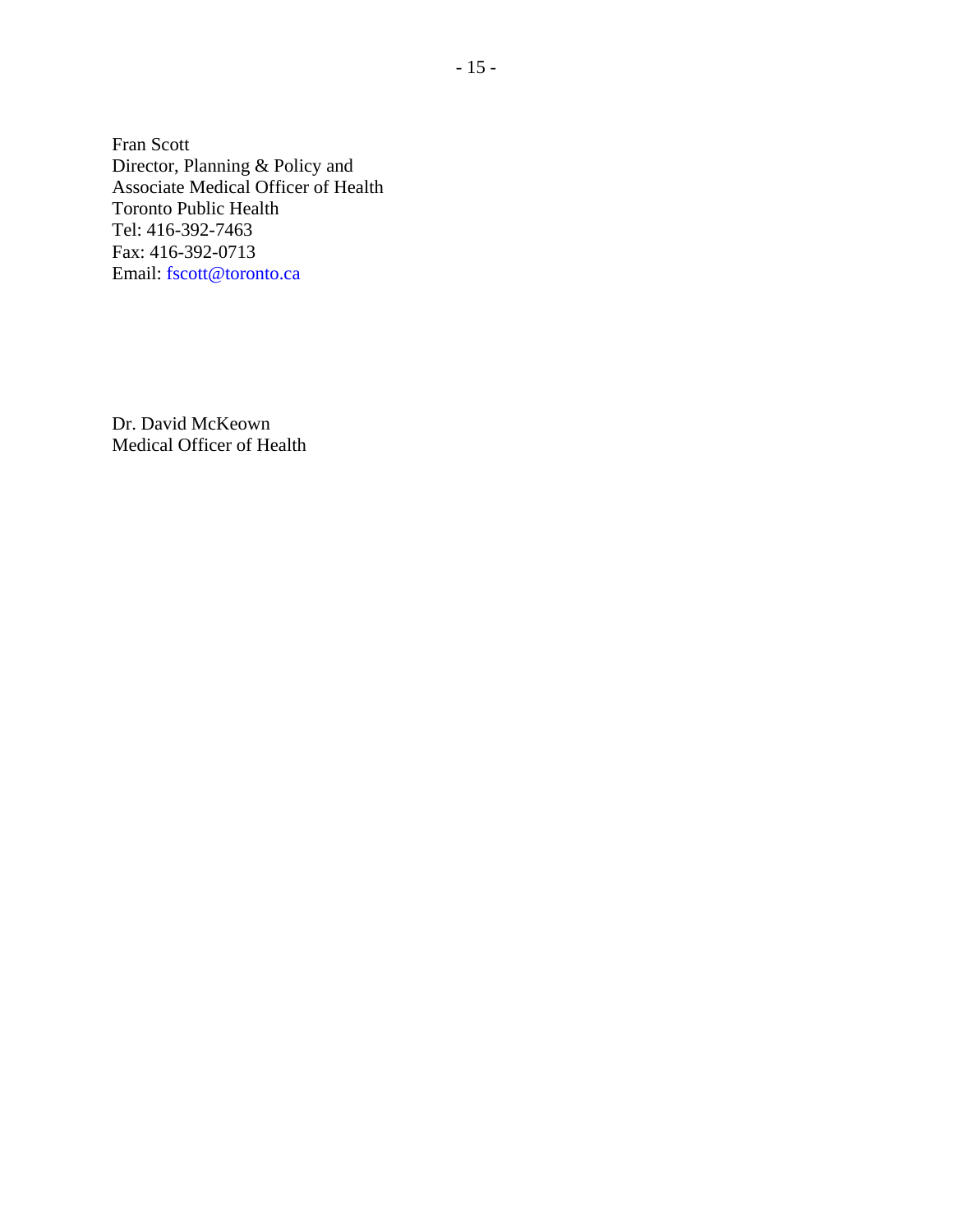References:

Beevers, Sean and David Carslaw. (2005). "The impact of congestion charging on vehicle emissions in London", Atmospheric Environment. Vol 39: 1-5.

Beirness, D.J., Simpson, H.M. and K. Desmond (2003) The Road Safety Monitor 2003: Drinking and Driving. Traffic Injury Research Foundation, Ottawa.

Brunekreef, B. et al. (1997). Air pollution from truck traffic and lung function in children living near motorways. Epidemiology. Vol. 8:298-303.

Canadian Institute for Health Information (CIHI) (2005). Canadian Institute for Health Information, News, June 22, 2005. http://secure.cihi.ca/cihiweb/dispPage.jsp?cw\_page=media\_22jun2005\_e (Accessed January 19, 2006)

Canadian Institute for Health Information (CIHI) (2005). Ontario Trauma Registry Report: Major Injury in Ontario, 2003/2004, Executive Summary. http://secure.cihi.ca/cihiweb/dispPage.jsp?cw\_page=AR24\_2005sum\_e (Accessed 21 March 2006)

Canadian Institute for Health Information (CIHI) (2006). Ontario Trauma Registry 2005 Injury Hospitalizations Highlights Report. The Institute, Ottawa.

Chan, Andy T. et al. (2001). Strategic guidelines for street canyon geometry to achieve sustainable street air quality. Atmospheric Environment. Vol. 35: 5681-5691.

Chan, Andy T. et al. (2003). Strategic guidelines for street canyon geometry to achieve sustainable street air quality - Part II " Atmospheric Environment. Vol. 37: 2761-2772.

Crosignani, P. et al. (2004). Childhood leukemia and road traffic: A population-based casecontrol study. International Journal of Cancer. Vol. 108:596-599.

Deputy City Manager (DCM), 2005. Update on Toronto's Comprehensive Air Quality Strategy, Report to the Board of Health, September 6, 2005.

Environment Canada, National Pollutant Release Inventory (NPRI website), 2002 data. 1995 Criteria Air Contaminants Inventory for Toronto, Postal Code "M".

Evans, G.W. & L. Maxwell. (1997). "Chronic Noise Exposure and reading deficits: The mediating effects of language acquisition". Environment and Behaviour. Vol.29:638-656

Friedman, M. S. et al. (2001). "Impact of changes in transportation and commuting behaviours during the 1996 Summer Olympic Games in Atlanta on air quality and childhood asthma", Journal of the American Medical Association. Vol. 285: 897-905.

Hansen, J. et al. (1998). "Increased risk of lung cancer among different types of professional drivers in Denmark", Occupational and Environmental Medicine*.* Vol. 55: 115-118.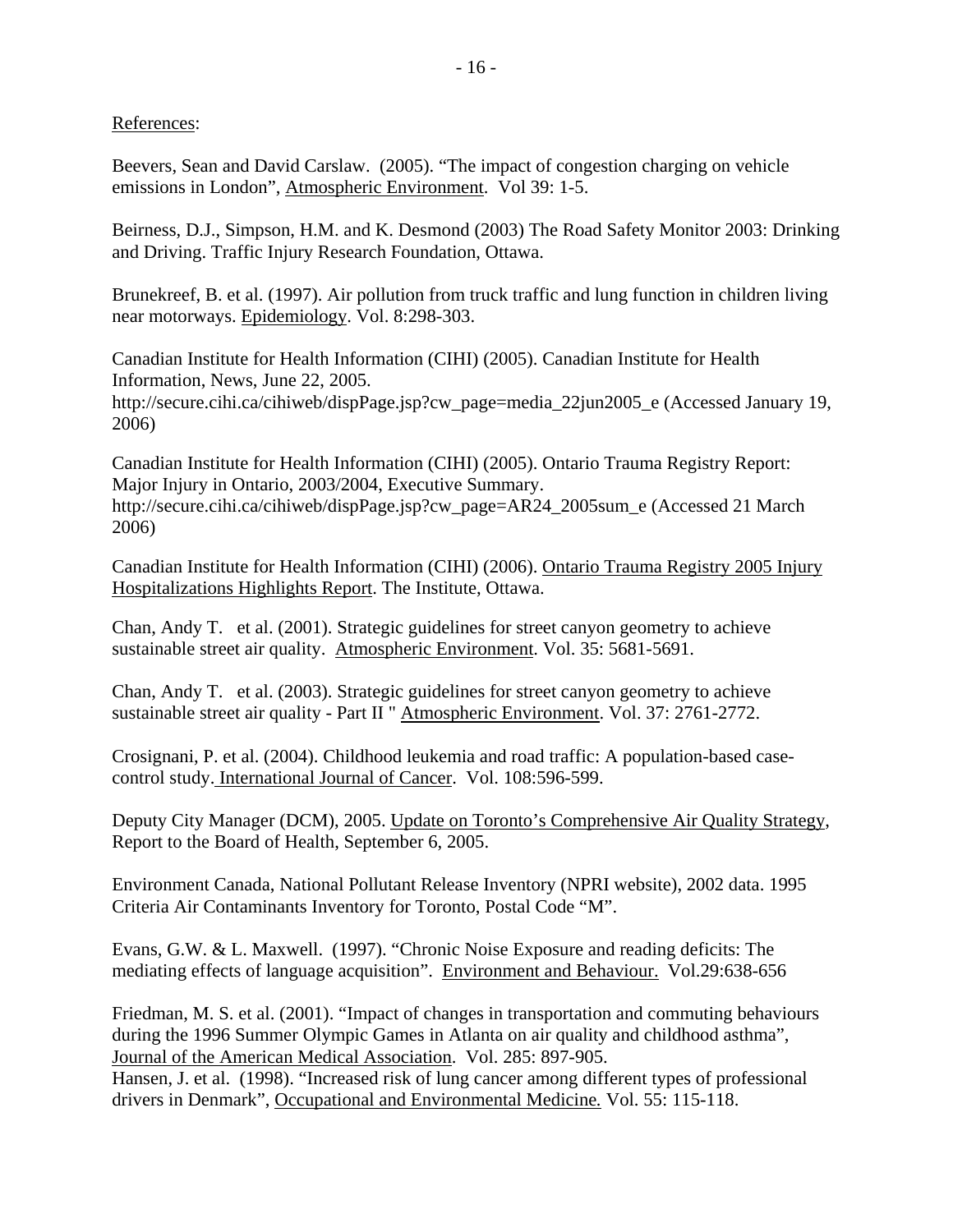Health Canada. (2005). AQBAT Workshop in Toronto. Barry Jessiman. December 2005.

Hoek, G. et al. (2002). "Association between mortality and indicators of traffic-related air pollution in the Netherlands: a cohort study". Lancet. Vol. 360: 1203-1209.

Korenstein, S. & B. Piazza. (2002). "An Exposure Assessment of  $PM_{10}$  from a Major Highway Interchange: Are Children in Nearby Schools at Risk?", Journal of Environmental Health. Sept, Vol.54. No.2:9-20.

Lin, S. et al. (2002). "Childhood asthma hospitalization and residential exposure to state route traffic", Environmental Research. Vol. 88: 73-81.

Litman, Todd. (2005). "Terrorism, Transit and Public Safety – Evaluating the Risks". Victoria Transport Policy Institute.

Lwebuga-Mukasa, J. S., Ayirookuzhi, S. J., and A. Hyland. (2003). "Traffic volumes and respiratory health care utilization among residents in close proximity to the Peace Bridge before and after September 11, 2001", Journal of Asthma. Vol. 40: 855-864.

Maheswaran, R., and P. Elliott. (2003). "Stroke mortality associated with living near main roads in England and Wales: A geographical study". Stroke. Vol. 34: 2776-2780.

Mayhew, D.R., Simpson, H.M. and D. Singhal. (2005) Best practices for graduated driver licensing in Canada Traffic Injury Research Foundation, Ottawa.

McConnell, R. et al. (2002). "Asthma in exercising children exposed to ozone: a cohort study", The Lancet. February, Vol 359: 386-391.

McMillan, U.W. and D.M. Chavis. (1986). "Sense of Community: A definition and theory", American Journal of Community Psychology. Vol. 14: 6-23

Ministry of Health and Long-term Care (MOHLTC). (2002) Injury: Predictable and Preventable, 2002 Chief Medical Officer of Health Report. The Ministry, Toronto.

Ministry of Transportation (MTO). (2004). 2002 Ontario Road Safety Annual Report.

Ministry of Transportation (MTO). (2005). 2003 Ontario Road Safety Annual Report.

National Highway Traffic Safety Association (NHTSA). (2002). Traffic Safety Facts 2002: Rural/Urban Comparison. U.S. DOT-HS-809-739.

National Research Council (NRC) and Transportation Research Board. (2002). Community and Social Benefits of Transportation Investment. NCHRP Project 8-36 Task 22, January 2002. Ontario College of Family Physicians (OCFP). (2005). Report on Public Health and Urban Sprawl in Ontario. January 2005.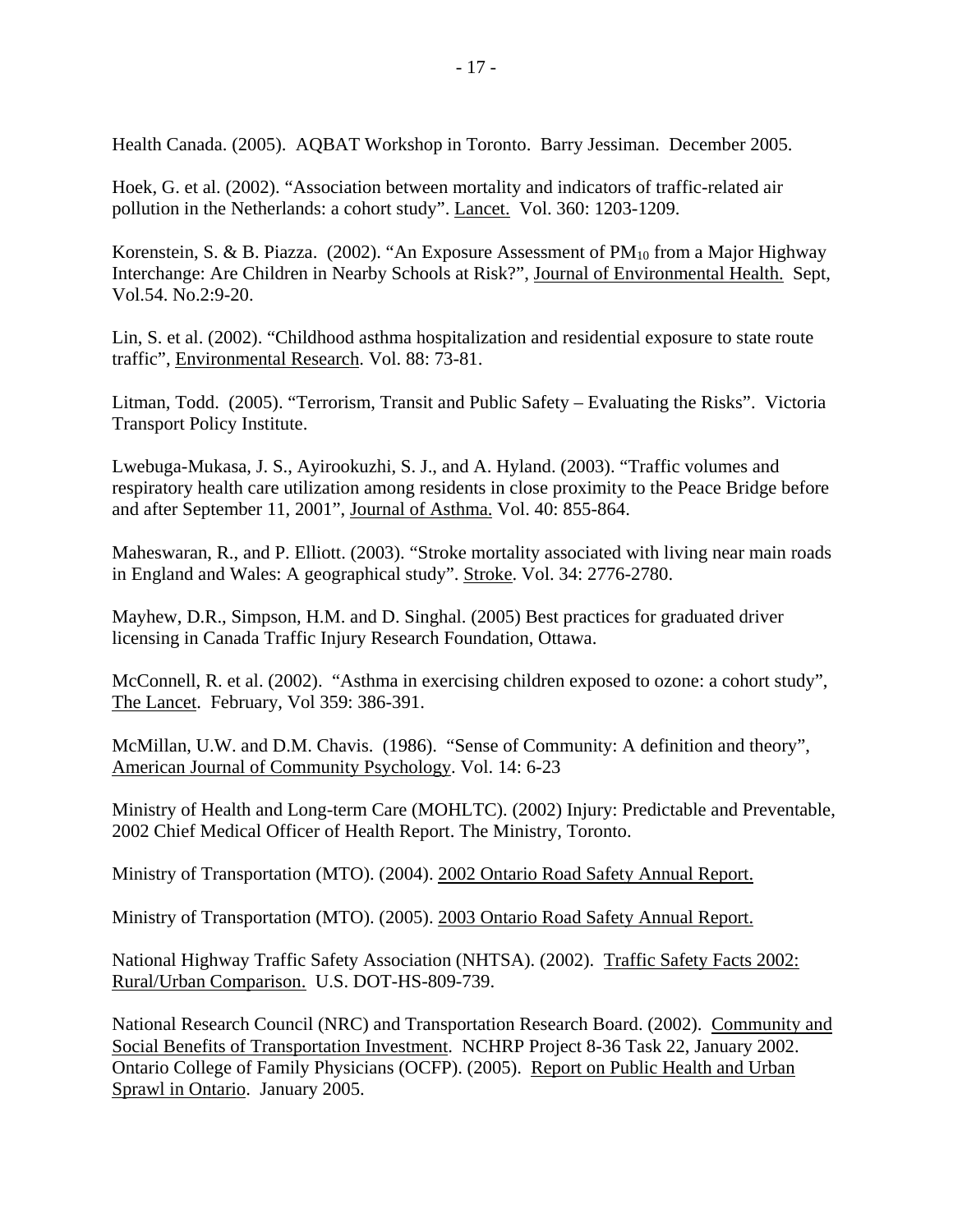Ontario Ministry of Public Infrastructure Renewal. (2005). Places to Grow: Better Choices. Brighter Future. Proposed Growth Plan for the Greater Golden Horseshoe. November 2005.

Pan American Health Organization. (2004). "Deaths from Motor Vehicle Traffic Accidents in Selected Countries of the Americas, 1998-2001". Epidemiological Bulletin. Vol. 25. No.1, March 2004.

Passchier-Vemeer W. & Passichier. W.F. (2000). "Noise Exposures and Public Health". Environmental Health Perspectives. Vol 108 (Supplement 1): 123-131

Pilkington, Paul. (2000). "Reducing the Speed Limit to 20 mph in urban areas", British Medical Journal. Vol. 320.

Pope, C.A. III, Burnet, R.T., et al. (2004). "Cardiovascular Mortality and Long-Term Exposure to Particulate Air Pollution: Epidemiological Evidence of General Pathophysiological Pathways of Disease", Circulation. Vol.109:71-77 .

Pope, A. et al., (2002). "Lung Cancer, Cardiopulmonary Mortality and Long-term Exposure to Fine Particulate Air Pollution". Journal of American Medical Association. Vol.287, No.9:1132- 1141.

Roberts, I. et al. (1995). "Effect of environmental factors on risk of injury of child pedestrians by motor vehicles: a case-control study", BMJ. January, Vol. 310: 81-94.

Simms, C. and D. O'Neill. (2005). "Sports utility vehicles and older pedestrians", British Medical Journal. October 9, Vol. 331:787-788.

Smargiassi, A. et al. (2005). "Traffic Intensity, dwelling value and hospital admissions for respiratory disease among the elderly in Montreal (Canada): a case-control study". (Prepublished copy).

Smith Nightingale, D. (1997). Transportation Issues in Welfare Reform. Prepared by the Urban Institute for the U.S. Dept. of Labor. http://www.urban.org/urlprint.cfm?ID=7457 (Accessed 30 October 2005)

Spence, J. (2001). Compilation of Evidence of Effective Active Living Interventions: A Case Study Approach. A report submitted to Health Canada on behalf of the Canadian Consortium of Health Promotion Research.

Sram, R.J., et al. (2005). "Ambient air pollution and pregnancy outcomes: a review of the literature", Environmental Health Perspectives. April, 113 (4):375-382.

Stansfeld, S.A., et al. (2005). "Aircraft and road traffic noise and children's cognition and health: a cross-national study", The Lancet. June, Vol.365:1942-1949, Issue 9475.